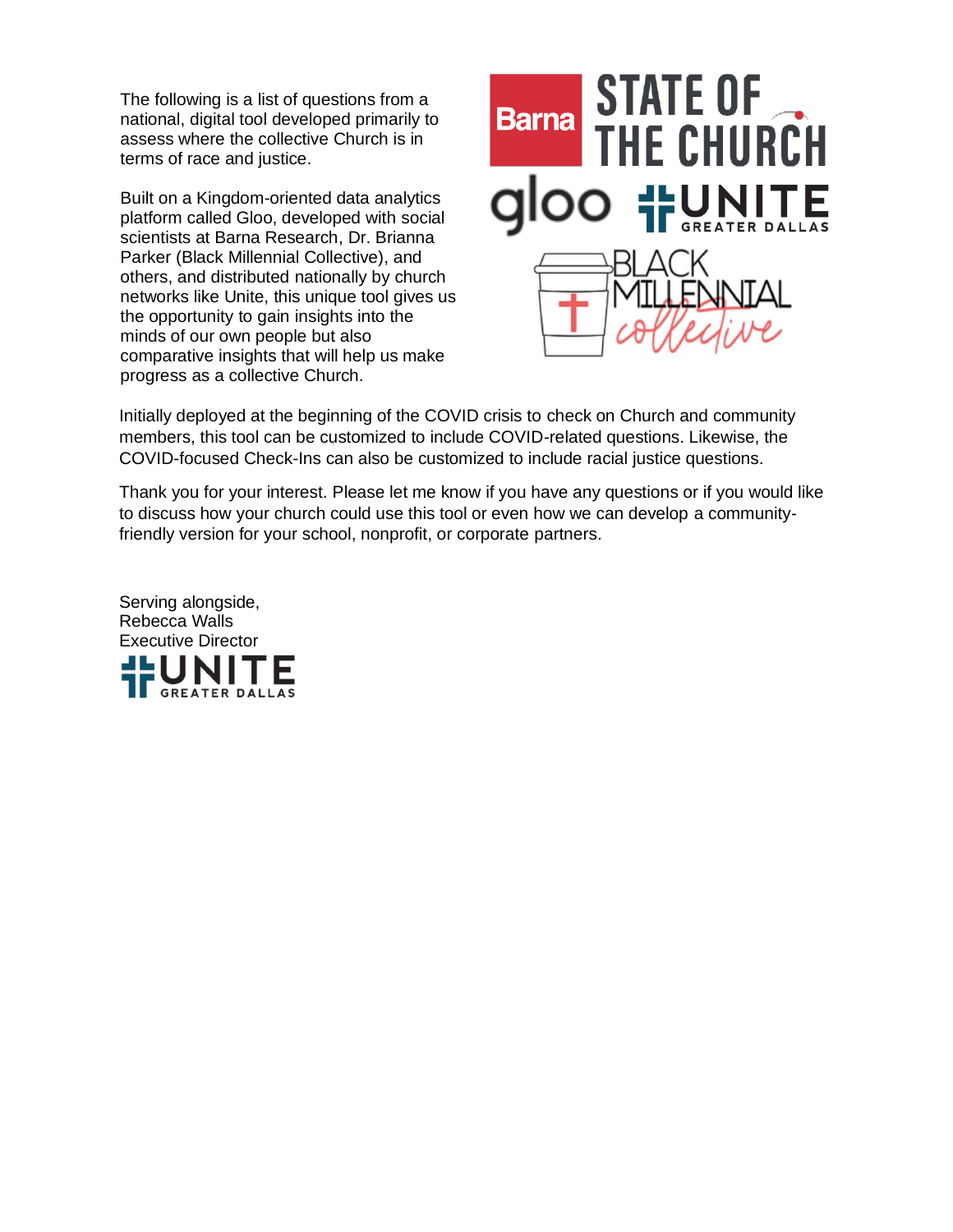## **Faith and Race Check-In**

## **The Faith & Race Check-In measures your perspective and questions on current issues related to race and justice. Please take a moment to respond.**

1. Which best describes how you feel about racial justice in our society today? I believe...

We are close to positive change We are beginning to move toward positive change Nothing is changing Things are getting worse Things are worse than ever before

2. I want my church to provide guidance on how I can respond to racial justice issues

Agree Strongly Agree Somewhat **Neutral** Disagree somewhat Disagree Strongly

3. Thinking about the current national conversation around racial justice, what do you need most from your church leadership?

Education on justice related race issues Education on civic engagement Biblical understanding of justice Guidance for mobilizing I need my church leaders to care about this as much as I do Emotional/mental health support This is not an important issue to me That is not the church's role

## **The following are ways your church could respond. Please indicate what you would like to see your church do.**

4. Join in and support current protests and demonstrations

| Yes |          |
|-----|----------|
| Nο  |          |
|     | Not sure |

5. Deliver a sermon or series addressing racial justice issues

Yes No Not sure

6. Organize a prayer effort for our community and nation

Yes No Not sure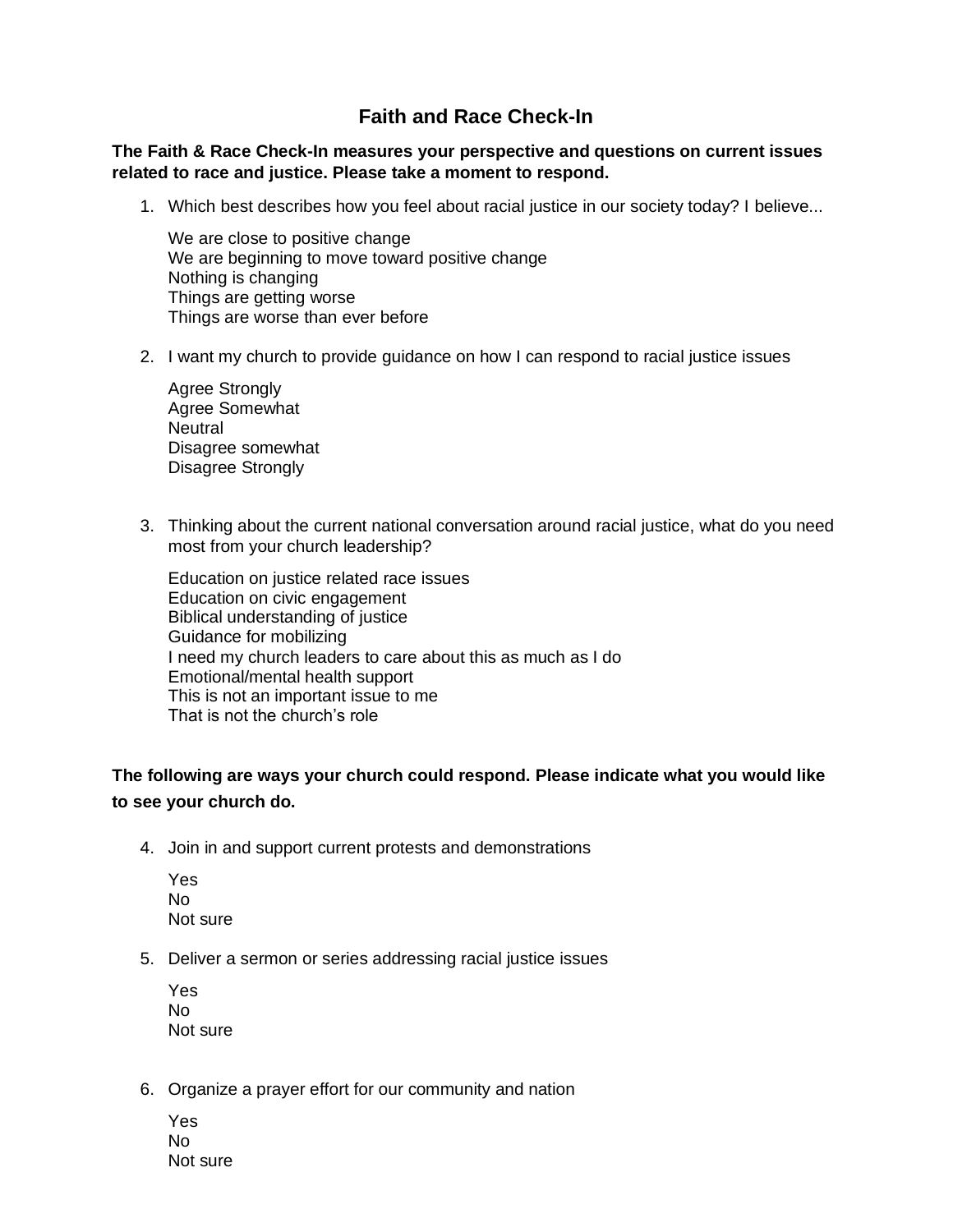- 7. Invite community leaders to present diverse perspectives and foster dialogue
	- Yes No Not sure
- 8. Partner with other churches to create an ongoing community strategy
	- Yes No Not sure
- 9. Work toward policy changes that will impact the current concerns

| Yes |          |
|-----|----------|
| Nο  |          |
|     | Not sure |

10. What do you believe would be the most helpful way primarily white churches could respond to issues of race and justice?

Recognize the nation's history of racism and injustice Advocate for law enforcement reform Participate in civic activism and protests Reach out to people of color in the community and offer support Deliver a Biblical perspective on justice All of the above **Other** No official response

11. Have Covid-related health concerns impacted your participation in protests, marches or demonstrations?

A lot Some A little Not really / not at all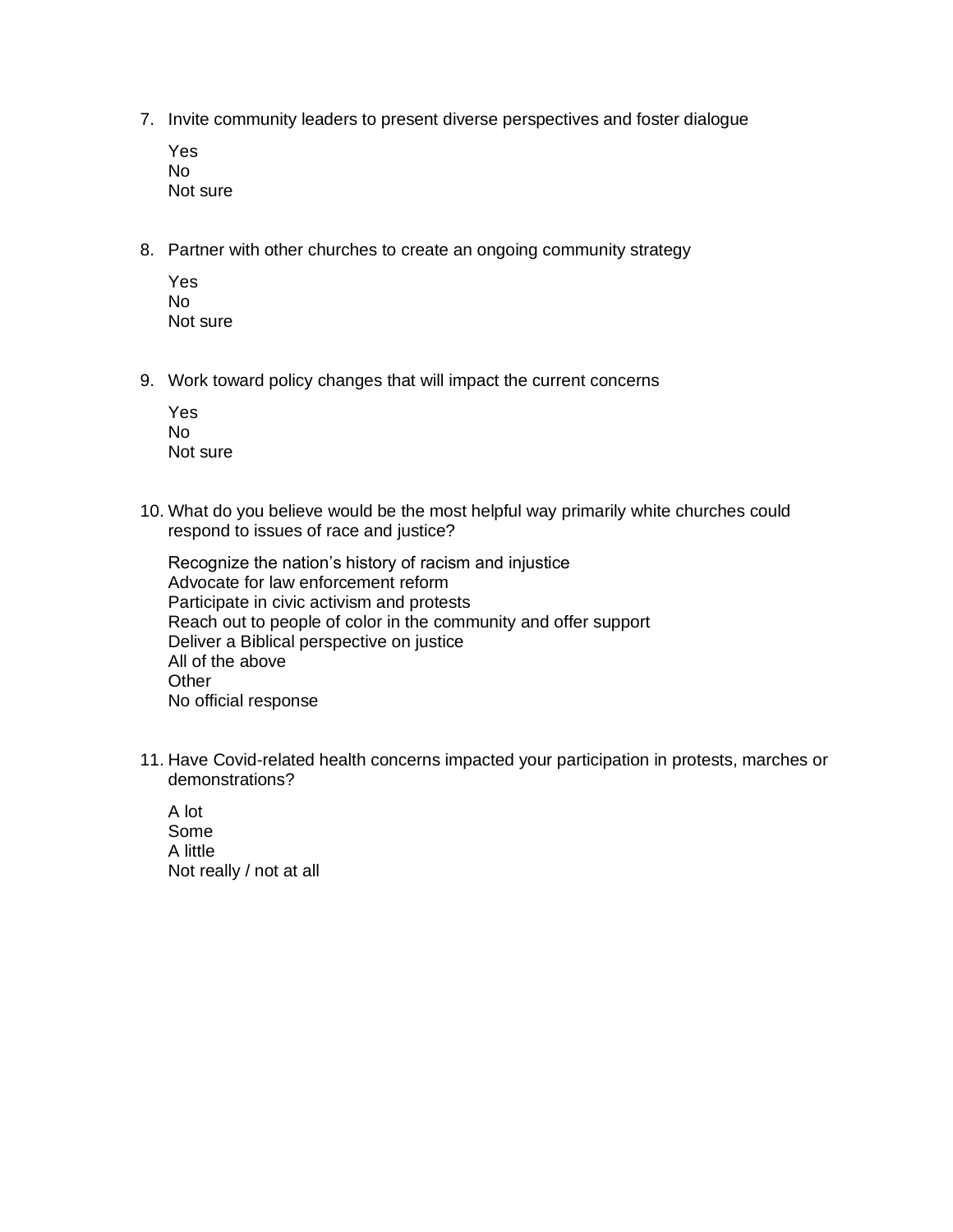- 12. Which word below best describes your primary emotion about current race issues in our country?
	- Depressed Fearful Anxious Angry Hopeful **Determined** Motivated Exhausted **Skeptical Confused** Frustrated Depleted None of these
- 13. How are current racial issues impacting your faith, if at all? My faith is...
	- Stronger than ever Somewhat stronger The same / unchanged Wavering slightly Wavering a lot I am not hopeful about the future of my faith
- 14. Would you say you feel aligned with this church's pastor on issues of race and justice?

Definitely aligned Somewhat aligned Not very aligned Not at all aligned (we have different opinions) They haven't made a clear enough statement for me to know

## **This next set of questions looks at how you are doing personally.**

- 15. Personally, how much anxiety are you experiencing relating to current racial justice issues?
	- 10 Extreme Anxiety to 0 No anxiety at all
- 16. In the midst of this moment, I feel very connected to my friends and family.
	- 10 Extreme Anxiety to 0 No anxiety at all
- 17. I sense a deepened calling to serve and help others in times like this.
	- 10 Extreme Anxiety to 0 No anxiety at all